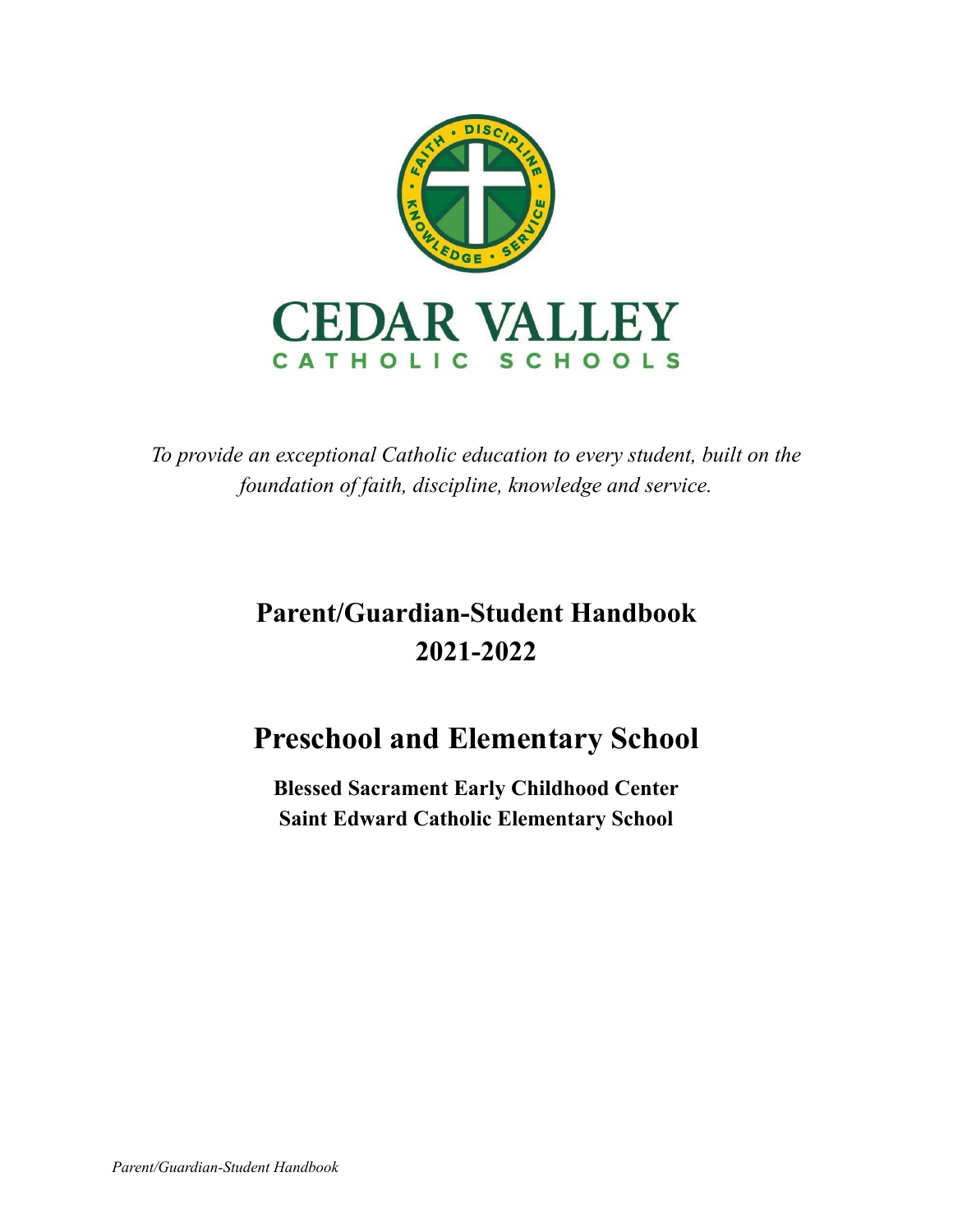## **Table of Contents Parent/Guardian-Student Handbook 2020-2021**

| I.         |                |                                                             |  |  |
|------------|----------------|-------------------------------------------------------------|--|--|
|            | $A_{\cdot}$    | Mission                                                     |  |  |
|            | B.             | Vision                                                      |  |  |
| II.        |                |                                                             |  |  |
| Ш.         |                | Cedar Valley Catholic Elementary Discipline Protocol Page 2 |  |  |
| IV.        |                |                                                             |  |  |
|            | $A_{\cdot}$    | Preschool Attendance Days                                   |  |  |
|            | <sub>B</sub>   | <b>School Cancellation</b>                                  |  |  |
|            | $\mathbf{C}$ . | Early Pick-up During School Hours                           |  |  |
|            | D              | Attendance                                                  |  |  |
|            | Е.             | Tardy                                                       |  |  |
|            | $\mathbf{F}$   | Excused & Unexcused Absences                                |  |  |
| V.         |                |                                                             |  |  |
| VI.        |                |                                                             |  |  |
|            | A.             | <b>Physical Education</b>                                   |  |  |
|            | <b>B.</b>      | Music                                                       |  |  |
|            | $C_{\cdot}$    | Library                                                     |  |  |
|            | D              | <b>School Counselor</b>                                     |  |  |
| VII.       |                |                                                             |  |  |
| VIII.      |                |                                                             |  |  |
| IX.        |                |                                                             |  |  |
| <b>X</b> . |                |                                                             |  |  |
| XI.        |                |                                                             |  |  |
|            | $\mathsf{A}$ . | Food Service Program                                        |  |  |
|            | <sub>B</sub>   | <b>Extended Care</b>                                        |  |  |
| XII.       |                | Page 9                                                      |  |  |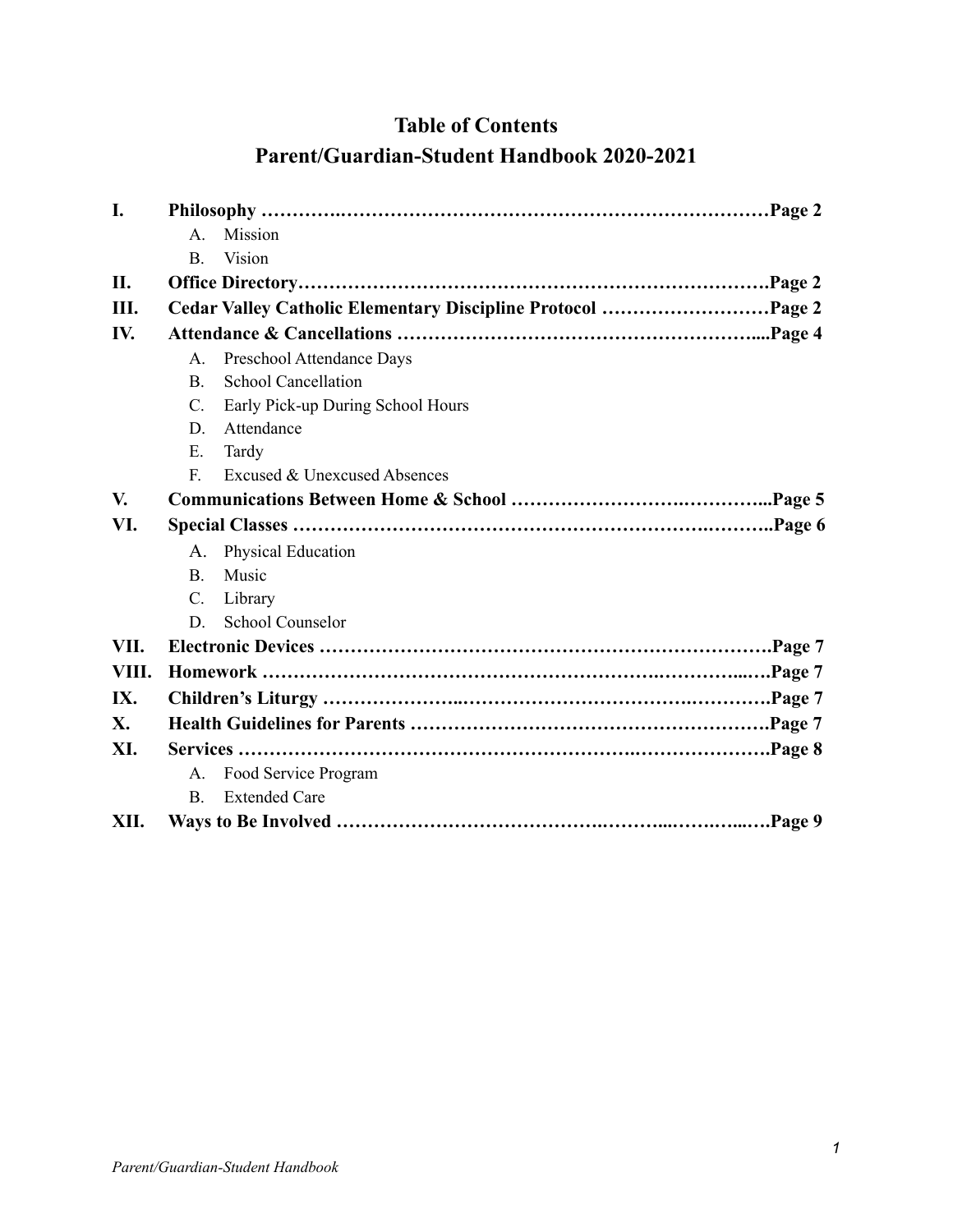## **Cedar Valley Catholic Elementary Schools**

In the Cedar Valley Catholic Elementary Schools we strive to create a learning environment which builds essential skills to lead in Faith, Service, Discipline and Knowledge. Our schools support the efforts of our families to strengthen their personal relationship with God and we strive to be Christ-centered for all. Our school culture works to influence the development of positive attitudes and Catholic Christian virtues. Our students, parents/guardians, faculty, support staff, our pastor, Faith Formation Committee members, and CVCS School Board members - who make up the school faith community, create this culture. An education in the Cedar Valley Catholic Schools will prepare our students to Learn, Serve, Lead and Succeed in their mission to become the best version of themselves.

## **I. Philosophy**

## **A. Cedar Valley Catholic Schools Mission**

The mission of the Cedar Valley Catholic Schools is to provide an exceptional Catholic education to every student, built on the foundations of faith, discipline, service and knowledge.

## **B. Cedar Valley Catholic Schools Vision**

Cedar Valley Catholic Schools will be the first choice of families who believe God, community, leadership and service are the foundation of a learning environment.

## **II. Office Directory**

## **St. Edward Elementary School**

**Phone:** 319-233-6202 **Fax:** 319-235-2898 **Address:** 139 E. Mitchell Ave Waterloo, IA 50702

#### **Contacts:**

Aaron Becker, Principal Sue Bloemsma, Administrative Assistant Amy Rasmussen, Administrative Assistant Amanda McNamara, Guidance Counselor Sarah Hansen, Food Service Site Manager Mary Jones, Food Service Director Josh VanBesien, Business Manager Karey Schultz, Bookkeeper Sarah Smith, Advancement Director Sydney Anderson, Marketing and Special Events Coordinator Tanya Cutsforth, Operations and Human Resources Manager

## **III. Cedar Valley Catholic Elementary Discipline Protocol**

The discipline protocol is intended to complement the CVCS Code of Conduct found in this handbook. Through teaching, reflection and growth we seek to more closely model our actions and words on the tenets of Christ; however, knowing our need for growth, the Cedar Valley Catholic Elementary Schools will work to establish discipline procedures to allow for reflection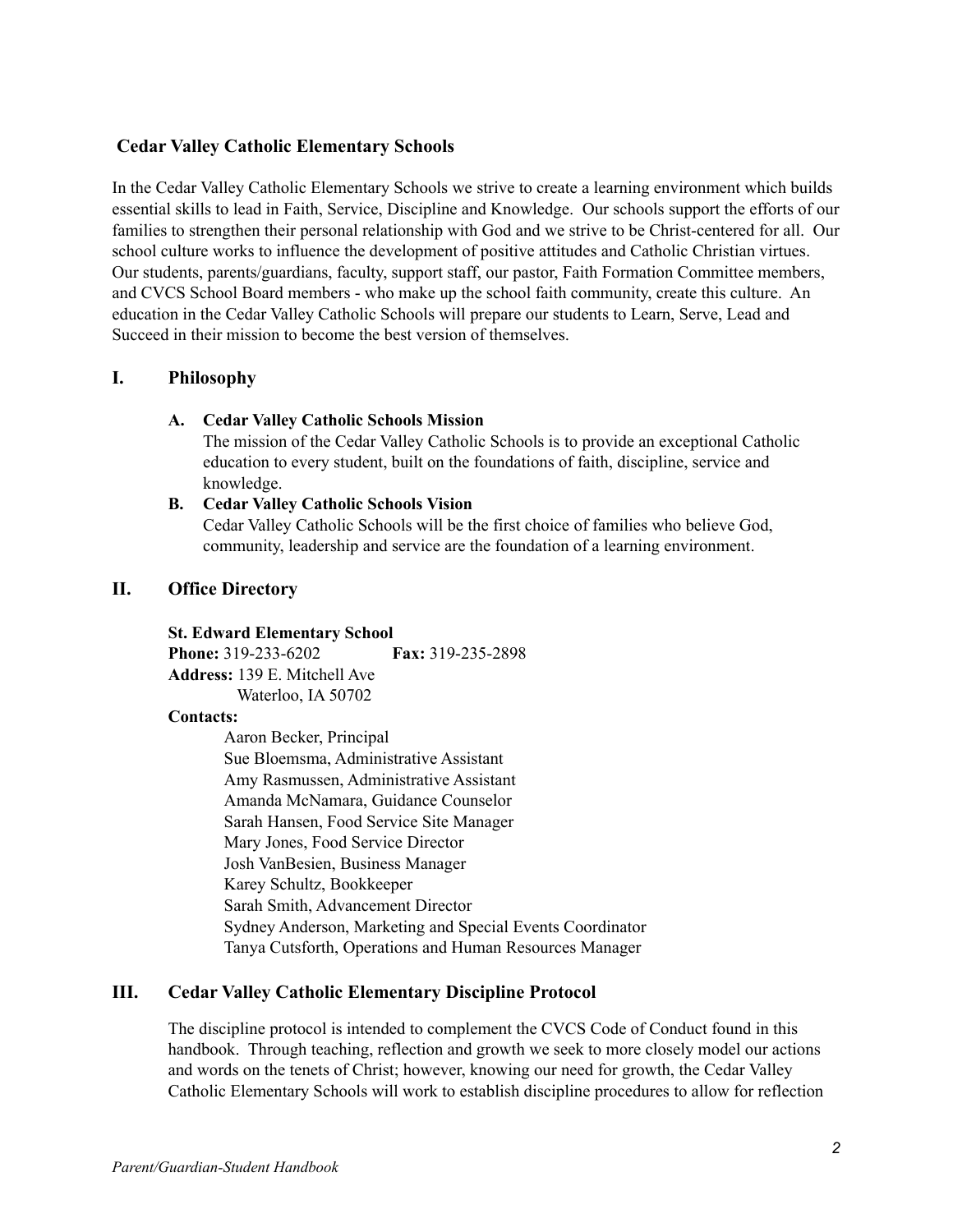and continued growth for our students. The examples given below are to serve as a guideline. Discretion is given to the school administrator when implementing procedures outlined below.

## *Level I - Mildly Disruptive Behavior*

Defined as: A behavior that is committed without malice but causes a disruption or affects the orderly processes of the classroom, church and other sites, including but not limited to, assemblies, hallways, cafeteria, playground, school programs and field trips.

Examples of unacceptable behaviors include, but are not limited to: uniform violations, arguments with peers/adults, inappropriate behavior in assemblies/church, homework incompletion, and rude/disrespectful actions.

Handled by: Adult (teacher/substitute, educational associate, parent volunteer, UNI student, cafeteria worker, custodian, priest, or visiting speaker) in charge of the setting in which the problematic behavior occurred.

Possible Interventions:

- Model and teach expected behavior.
- Remind, redirect, and reinforce expected behaviors.
- Appropriate consequences may apply.
- An incident report will be completed on PowerSchool at the discretion of the teacher and a copy of the incident report will be shared with parents by the classroom teacher.

## *Level II- Serious Misbehavior*

Defined as: Behavior that is deliberate or disruptive to orderly educational environments / misbehavior whose frequency or seriousness disrupts the learning climate of the school. Repeated Level I misbehavior may warrant a Level II response.

Examples of unacceptable behaviors include, but are not limited to: physical altercation at recess, repeated Level I behaviors, cheating, stealing, and destroying property.

Handled by: Adult staff member who is responsible for the setting in which the problematic behavior occurred; Administrative support may be necessary with Level II concerns.

Possible Interventions:

- Model and teach expected behavior.
- Remind, redirect, and reinforce expected behavior.
- An incident report will be completed on PowerSchool and a copy of the incident report will be shared with parents by the classroom teacher and returned signed the next day.
- All Level II misbehavior will be reported to the principal via PowerSchool.
- A student behavior intervention plan may be warranted as a result of Level II concerns.
- Temporary loss of privilege (i.e leadership roles, seating placements, recess activities etc..) may be considered in relationship to Level II concerns.

## *Level III - Severe Misconduct*

Defined as: Severe misbehavior that seriously disrupts the learning environment and possibly threatens the safety or well being of students or teachers.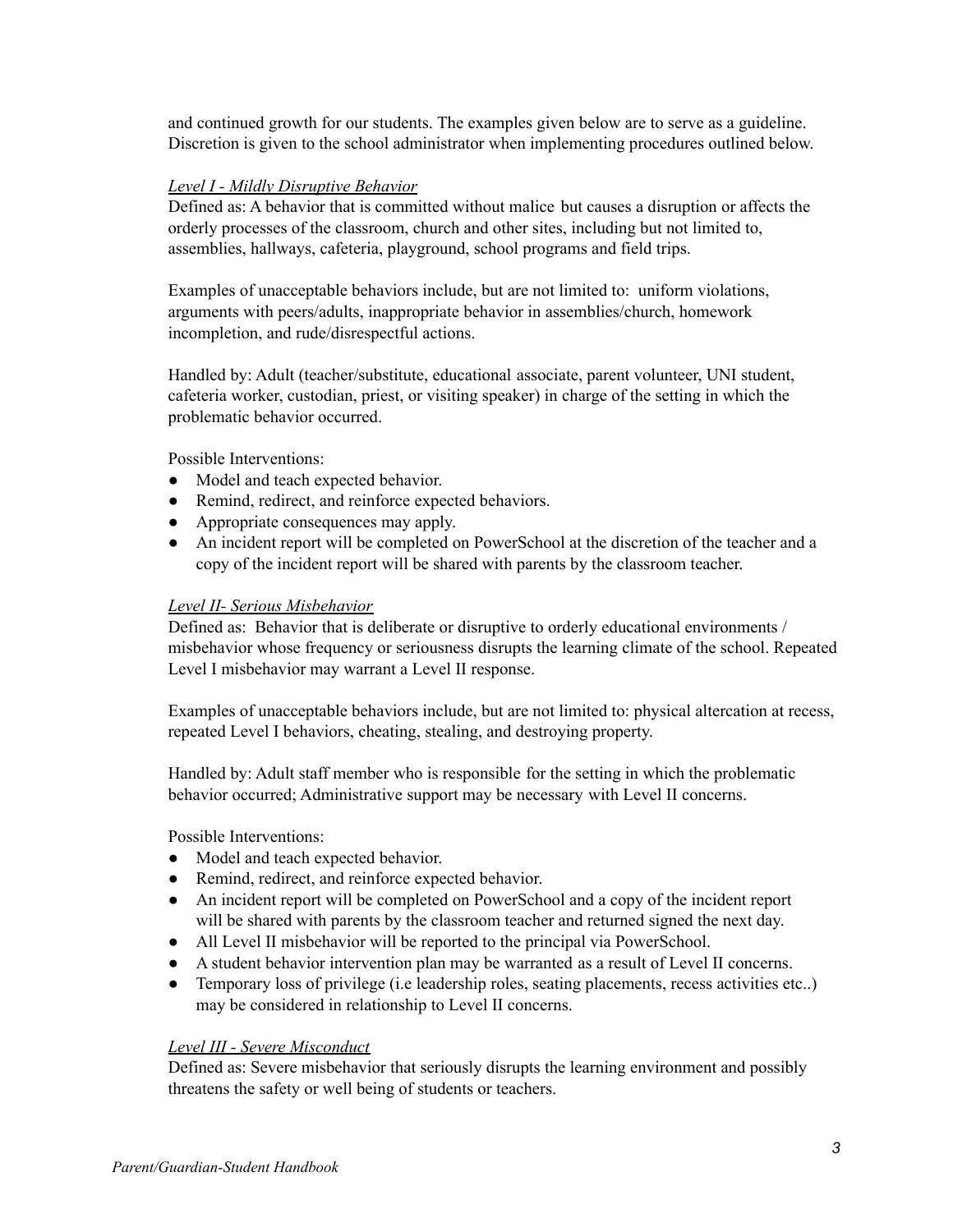Examples of unacceptable behaviors include, but are not limited to: repeated or more serious levels of misbehavior such as those listed Level II above, use/possession of drug/alcohol/tobacco, inappropriate bus behavior, possession of dangerous weapon(s), bullying/harassment, truancy, refusal to comply with the teacher's command, personal injury/fighting, vandalism/theft, habitual late or missing assignments, or using inappropriate language.

Handled by: teacher and/or adult in charge and principal

Possible Interventions:

- Student removal from the classroom or situation.
- An administrative investigation of the incident.
- A parent conference will be scheduled to discuss the results of the investigation. A behavior plan will be created or modified.
- Loss of privileges assigned as outlined in a behavior intervention plan.

#### *Level IV - Probation, Suspension, and Expulsion*

Repeated offenses of Level III and other behaviors as listed in this handbook will result in appropriate consequences, which may include probation, suspension or expulsion.

| IV. | <b>Attendance &amp; Cancellations</b>  |                                                |  |  |
|-----|----------------------------------------|------------------------------------------------|--|--|
|     | School Day Schedule - Saint Edward     | <b>School Day Schedule - Blessed Sacrament</b> |  |  |
|     | The school day schedule is as follows: | The school day schedule is as follows:         |  |  |
|     | 8:25 - Student supervision begins      | 8:15 - PK3 and PK4 begin                       |  |  |
|     | 8:35 - Student day begins/First Bell   | $11:15$ - PK 3 morning ends                    |  |  |
|     | 8:40 - Tardy Bell                      | 12:15 - PK 3 afternoon begins                  |  |  |
|     | 3:40 - Student dismissal               | $2:15$ - PK 4 day ends                         |  |  |
|     | 3:50 - Student supervision ends.       | 3:15 - PK 3 afternoon ends                     |  |  |
|     |                                        |                                                |  |  |

Elementary school students will enter the building no earlier than 8:35 a.m. There is no staff supervision before 8:25 a.m. Student supervision at the end of the day will end at 3:50 p.m. and remaining students will be taken to the office to wait for their parents. Students who are waiting past 3:55 p.m. will be taken to the daycare at the cost of the family.

#### **A. Preschool Attendance Days**

PK 3 and PK 4 attendance will happen on Monday, Tuesday, Wednesday and Thursday throughout the school year. The goal will be to create a schedule in which four days of student attendance can be possible. Most weeks will be Monday - Thursday with Friday as a non-attendance day. However, a specific PK attendance schedule will be sent to families to ensure clarity around yearly attendance.

#### **B. School Cancellation**

When weather conditions worsen during the day, it is possible for students to be dismissed early. Parents must be alert to this possibility and have a plan prepared for such occasions. Arrangements also need to be made with other childcare providers. The Cedar Valley Catholic Schools daycare program will remain open on school cancellation days unless otherwise noted.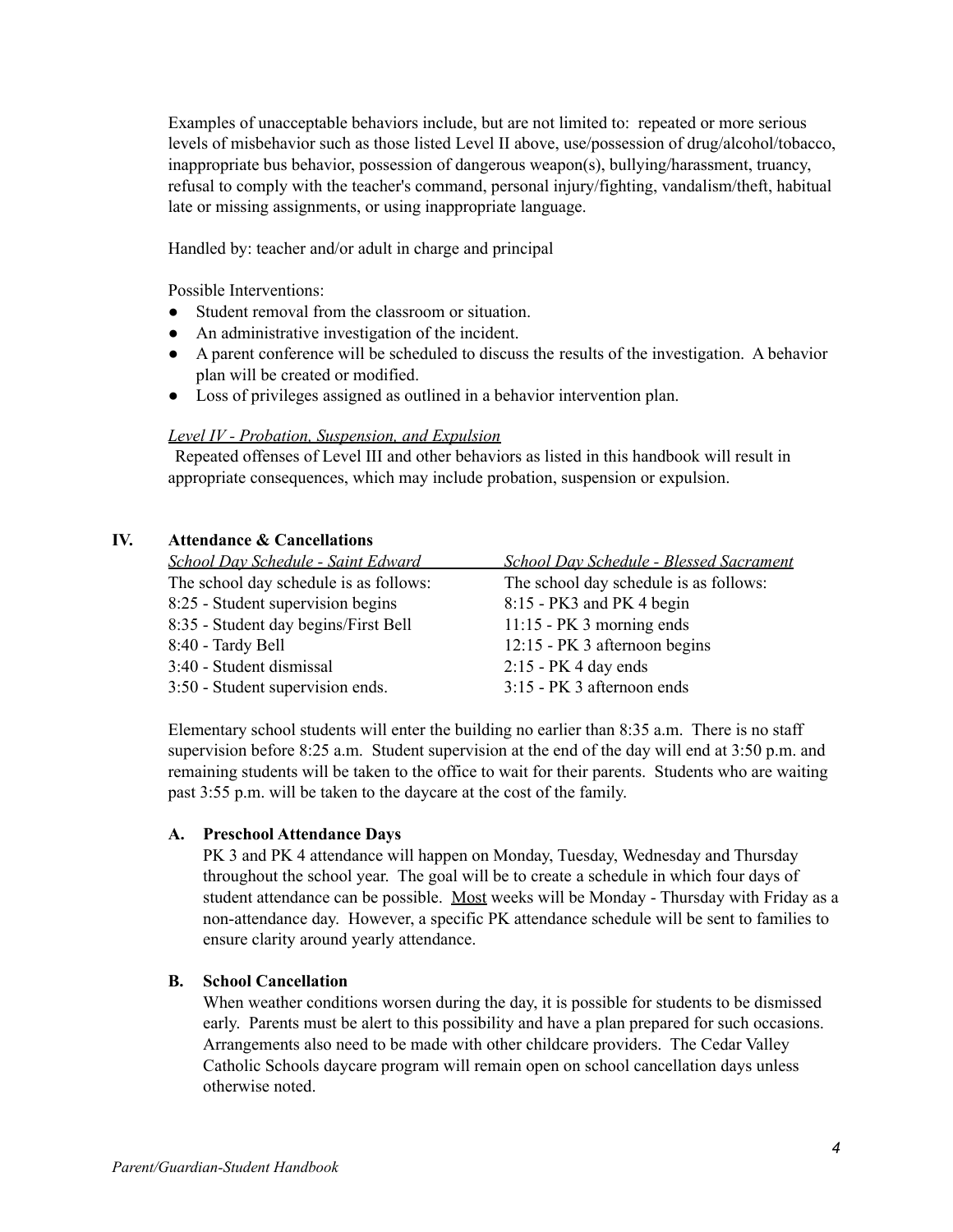## **C. Early Pick-Up During School Hours**

Parents wishing to pick up their children during school hours should check in at the office to sign out your child. We will call your child to the office when you arrive. In case a friend or relative is to pick up the child, please contact the school office beforehand and identify the individual calling for the child. For the safety of your child, this individual must be listed as a person authorized to pick up your child. Photo identification and/or student pickup number will be required.

## **D. Attendance**

In order to develop character traits of self-discipline and responsibility, students are to attend school regularly. Absent students can make up most of schoolwork missed; however, repeated absences are detrimental to a student's academic success. It is a parent/guardian responsibility to see that the child attends school as required by the Iowa Compulsory Attendance statute, which states the length of the school year. The following procedures are followed in the event of absence:

- Please contact the school office by 8:30 am. Please leave a voice message if necessary. This assures us that your child is safe and that they will not attend school that day.
- If the school has not been notified of an absence, the office will contact the parents.
- Parents will receive notification from the principal on the seventh day of absence.
- Students who reach 15 days absent (considered excessive absenteeism) will be subject to attendance record review and, per policy 299.1 of the Iowa Code; the County Attorney will be notified.

## **E. Tardy**

If a student arrives late to school, without a written note or a phone call received, he/she is considered tardy. If a student arrives late to school, and a written excuse is provided, arrives with a parent, or a phone call has been received from the parent regarding the same, this will be considered an excused tardy.

## **F. Excused and Unexcused Absences**

If a student is absent and no note or phone call has been received from the parent, this is considered an unexcused absence. Conversely, if a note or phone call is received at the school from the parent, this is an excused absence.

## **V. Communication Between Home and School**

Adequate and clear communication between school and home is essential for the success of the children. Parents should feel free to call teachers about student progress or other situations of concern.

The school office is open from 8:00 am to 4:00 pm each school day. Teachers may be contacted by telephone during the school day by leaving a message on the teacher's voice mail. The teacher will return the call at his/her earliest convenience. Requests for parent/guardian conferences may be made at any time by a parent/guardian. Teachers are available to meet with parents before or after school by appointment only.

## *Family Communication Folders*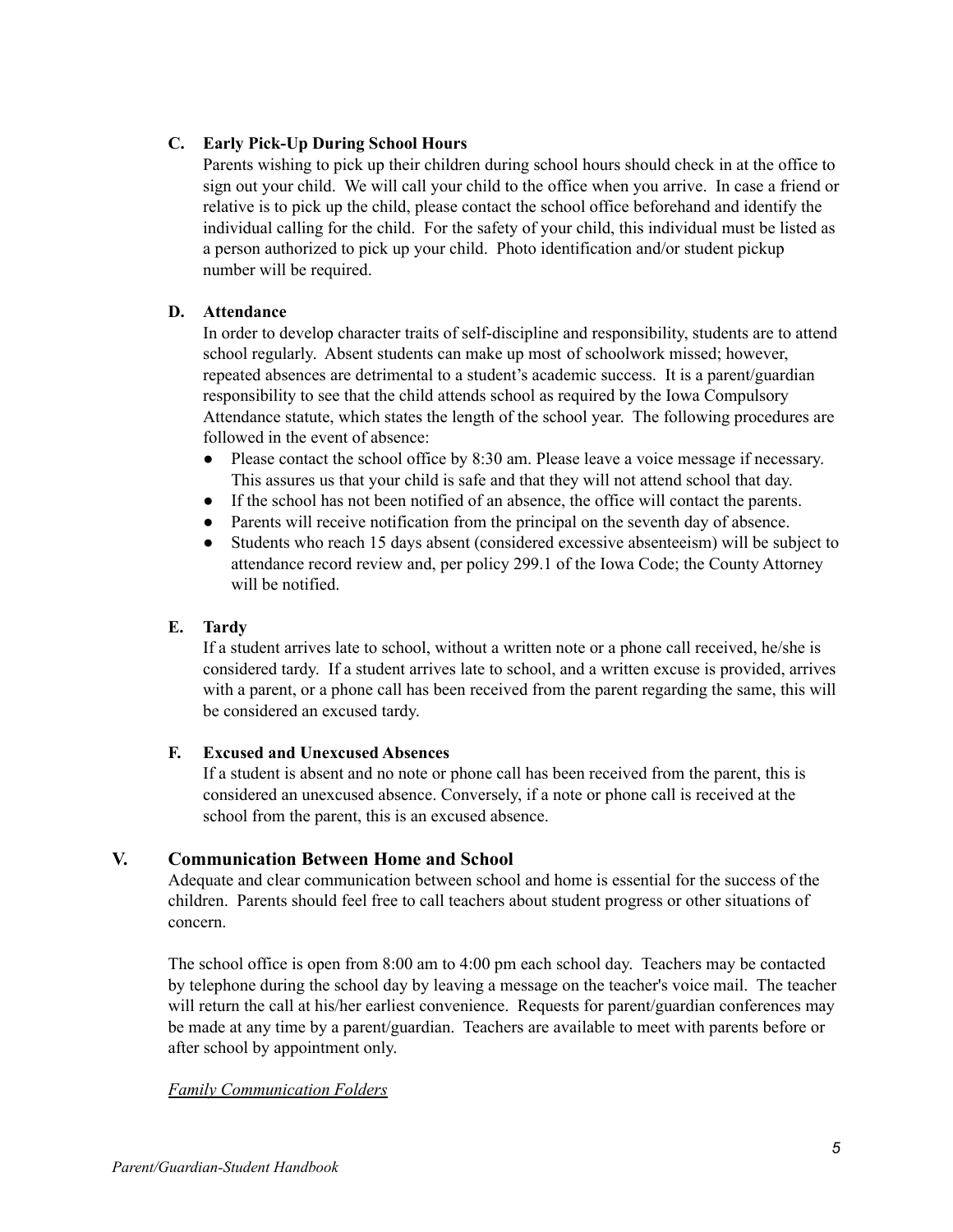Each Thursday or Friday you will receive a family communication folder. Each family will have a child to be designated as the family mail carrier. It will be that child's responsibility to carry communication back and forth. Your mail carrier will bring the envelope home. This envelope is used to send home communications from Religious Education, PTO, Scrip, the Parish and other community groups. Your envelope should be returned to school on Friday or Monday. You may return items such as lunch money, Scrip orders, change of address or phone number, which need attention at school through your envelope.

Communication, including the weekly newsletter, will be done via email, unless requested otherwise.

#### **VI. Specials Classes**

#### **A. Physical Education**

It is recommended that all students have periodic physicals. Parents/guardians of students with a disability must inform the instructor of the nature of the disability. Excuses from class must come from the parent/guardian. For prolonged excuses, it should come from the family physician.

While there is no official Physical Education uniform, all students are to wear gym or athletic shoes in the gymnasium. Do not wear shoes with black soles or heels as they may leave marks on the gym floor.

#### **B. Music**

Vocal music is offered for all students. Through the vocal music program all students will actively participate in essential learning in music. The students in all grade levels will perform in a grade level concert as a part of their music education curriculum. These performances are held outside of the school day to accommodate families and community members to engage in the performance.

## **C. Library**

All students in Grades K-5 will be scheduled to visit the school library once a week. Each student is responsible for the book(s) he/she checks out from the library and will be charged for lost or damaged books.

#### **D. School Counselor**

Cedar Valley Schools provides a school counselor. The counselor works with students individually, in small groups, or in classroom guidance lessons. The counseling relationship allows children to explore feelings and interests and provides an opportunity to explore specific issues or concerns. The counselor strives to help students develop a better understanding of themselves and others. At times that means developing plans for meeting children's needs by bringing together information from parents, teachers, and other professionals.

School counselors are a valuable resource for parents. Parents are encouraged to visit with our counselor to discuss any concerns they may have about their child. The counselor can also help families make contacts with organizations within the community.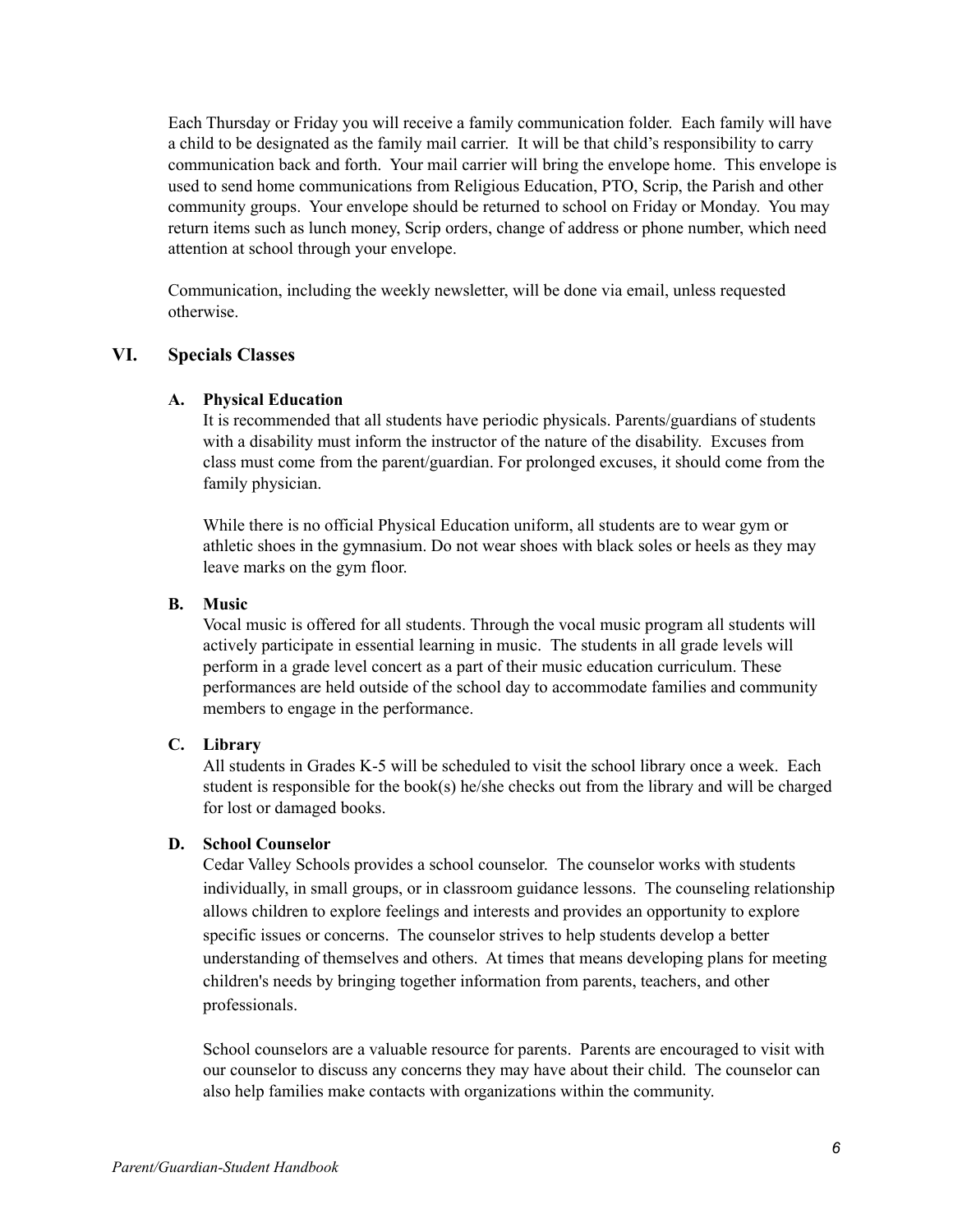## **E. Technology**

As a part of the K-5 educational experience all students will have a weekly technology course throughout the school year. Students will learn the basics of both desktop and tablet operating systems, how to use a desktop keyboard and to functionally use the iPad for classroom and individual use. Additionally, students in all grade levels will learn coding practices to help increase an understanding of code input and operation.

## **VII. Electronic Devices**

Personal electronic devices such as portable radios and iPods, DVD players, beepers, cellular phones, electronic games, remote controls, laser pointers, and other similar electronic devices are not to be used during the school day unless the teacher has given permission to use them to supplement instruction. The school will provide the necessary electronic devices if they are to be used during instruction. These items may interfere with a positive educational environment. All such devices will be immediately confiscated and returned to the parents/guardians of the student. These personal electronic devices are to be left at home or in your child's backpack.

## **VIII. Homework**

Homework is encouraged in order to teach students the importance of practice, review, and application. Teachers assign homework in accord with the age of students. Parents/guardians should not have to instruct students, but are encouraged to support the homework process through questions and suggestions when appropriate. They are also asked to help students become responsible in completing their own homework and turning it in on time.

If a student is absent from school, he/she is responsible for completing the work missed. On the day of absence, requests for homework may be made by calling the office by 9:00a.m. and may be picked up at 3:20p.m. in the office.

## **IX. Children's Liturgies**

The Cedar Valley Catholic Schools hold children's liturgies as a part of our religious curriculum. K-5 school children attend a 9:00 a.m. all-school Mass every week. Grades take turns in planning and in leading the celebration of the Eucharist. All are welcome and encouraged to celebrate with us.

## **X. Health Guidelines for Parents**

Our philosophy regarding attendance is that students should be in school when they are in good health so that learning and development may progress. On the other hand, it is not in the best interest of the student or others to be in school when he/she is not well. Please consider the health of your child and others before sending your child to school with cold or flu symptoms.

Please keep your child home from school if he/she has any of the following symptoms:

- Oral temperature of 100.3 degrees or higher. Temperature should be normal for 24 hours without the benefit of aspirin or acetaminophen.
- Nausea, vomiting, or diarrhea within the last 24 hours.
- Unexplained skin rash or eruptions, especially with other physical complaints.
- Constant cough, sore throat, nasal congestion/discharge, or red eyes with yellow drainage present.
- Children should be on antibiotics for a full 24 hours before returning to school. If your child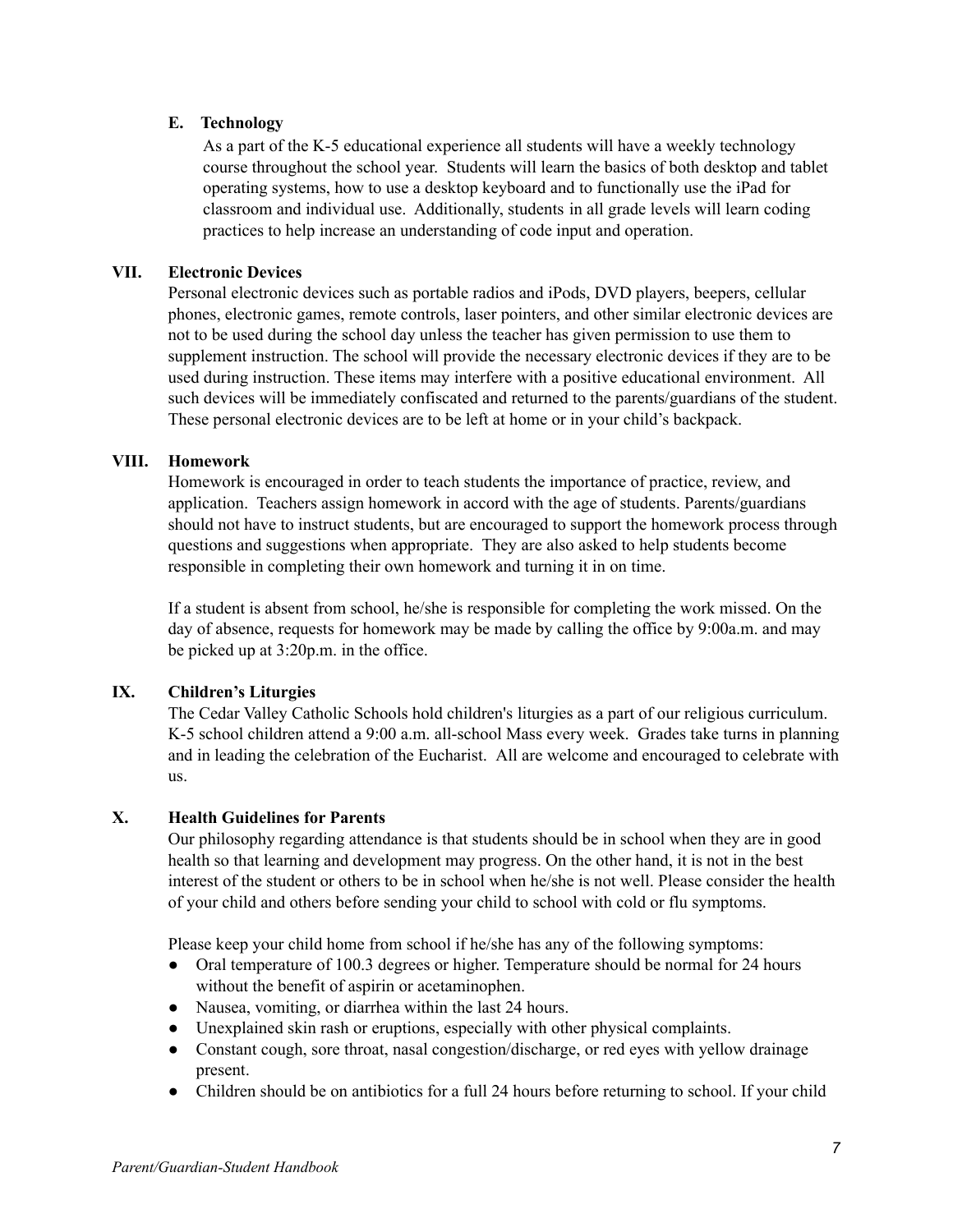is placed on antibiotics for an infectious disease, a note from the doctor stating when it is ok to return to school is recommended.

Other health guidelines/reminders:

- As a general rule, if students are well enough to be in school, then they should be well enough to go out for recess. Requests that students stay in for recess will be honored in circumstances in which a doctor's note has been provided.
- Research shows that absenteeism due to illness is decreased 40% when children are taught good hand washing techniques. Please reinforce these habits with your children.
- When diagnosis of a contagious illness or condition has been made for a student, we will send home a note or email notifying families with children in that grade/classroom. This is so parents/guardians can be watchful for symptoms.
- Students who are too sick to come to school during the day may not participate in evening activities, such as concerts.

## **XI. Services**

## **A. Food Service Program**

Lunches are available for free or at reduced rates to families who qualify for this program. Parents/guardians need only to complete the necessary form in August or at any time during the school year. All information shared is confidential. **We strongly encourage families who qualify for free or reduced lunches to take advantage of this benefit. Participation in these programs helps to raise revenues and maximizes eligibility for federal grants to support supplemental academic programs.** Parents who wish to participate in the federal free and reduced lunch program may apply at registration or at any time in the school office, in accord with eligibility guidelines. All information regarding free and reduced eligibility is kept confidential.

Lunches are available in the school cafeteria. A lunch menu will be provided at the beginning of each month. If the start of the school day is delayed due to bad weather, no breakfast will be served that day. Menus are designed to meet nutritional guidelines and promote healthy eating habits. Please do not send or bring commercially prepared fast food for your child. Carbonated soda and candy are also prohibited.

Grades 3-5 students may also purchase extra milk on any day and extra main dish entrees on some days. The cost of these "extras" will be charged to the family's Food Service account. Parents/guardians need to contact the Food Service Site Manager (233-5642) to request that no "extras" be charged to their family's account.

We encourage parents/grandparents to join their child(ren) any day for lunch. Please make a reservation with the cafeteria before 9:30 in the morning. As with students, we ask that parents do not bring fast food items into the lunchroom.

## **B. Extended Care**

Before and after school care is available from 6:30 a.m. until 5:30 p.m. The initial non-refundable family registration fee is \$25.00. Please call the school office for additional information regarding before and after care for your child(ren).